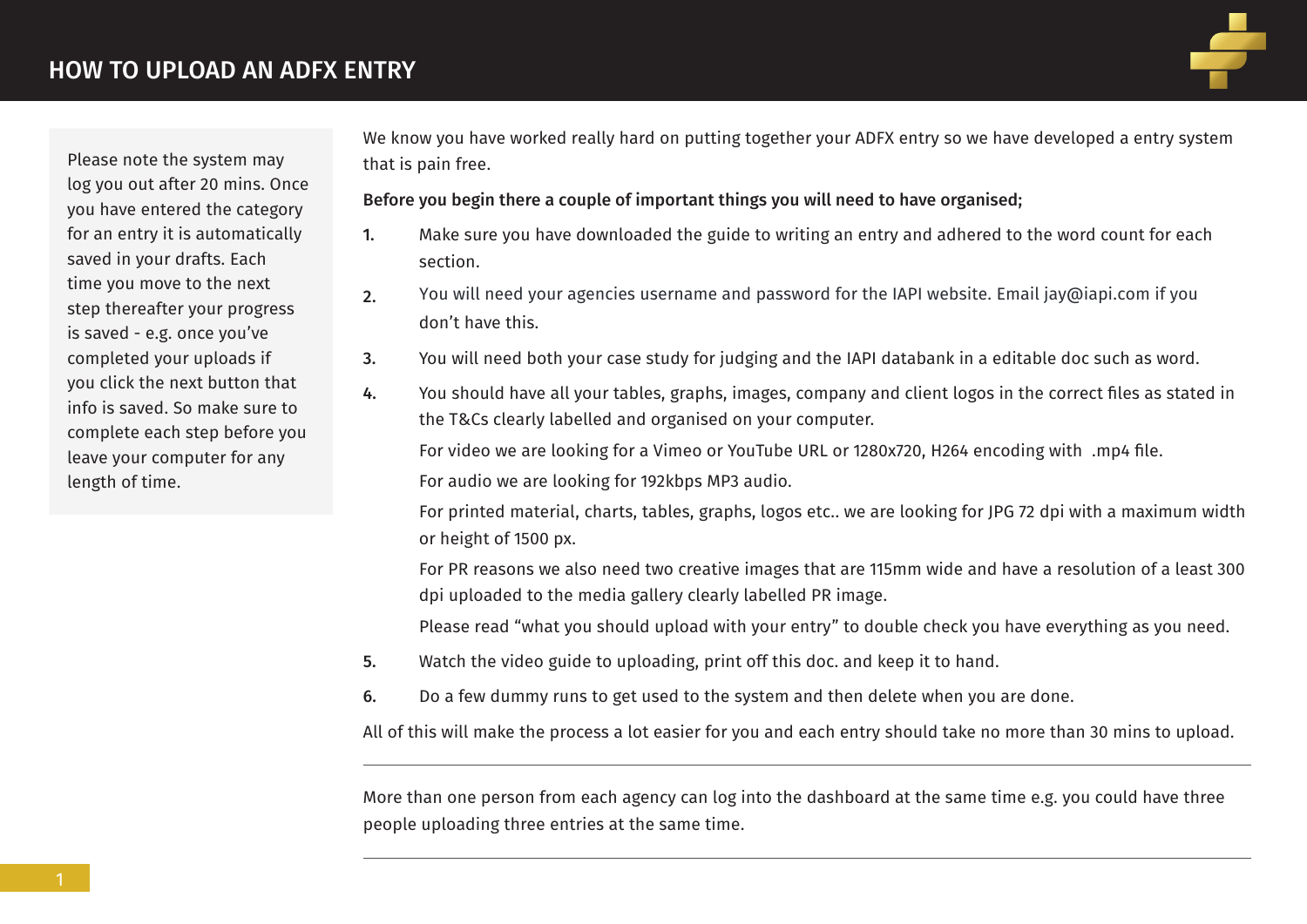

Action

Status

Please note the system may log you out after 20 mins. Once you have entered the category for an entry it is automatically saved in your drafts. Each time you move to the next step thereafter your progress is saved - e.g. once you've completed your uploads if you click the next button that info is saved. So make sure to complete each step before you leave your computer for any length of time.

### Getting Started

Go to www.adfx.ie/enter/.

Enter your agencies username and password to access the entry dashboard and click on add an entry.

### Step One Entry info

 This is your opportunity to explain what was difficult or interesting about achieving the marketing objectives. (Why was this NOT just 'business as usual'?) You need to think about all the possible sources for the problems: the market, brand, audience, entrenched behaviour, budget restrictions, competitive activity, past history etc… You need to sum up the task in language or models that is/ are clear & compelling?

| SS. | You have no entries so far                  |  |
|-----|---------------------------------------------|--|
|     | <b>ADD ENTRY</b><br><b>LIST ALL ENTRIES</b> |  |
|     |                                             |  |
|     |                                             |  |
|     |                                             |  |

Categories

**Your Entries** 

Entry Title

| Firstly you need to give your case a title that sums up your story in one sentence.<br>Secondly we need some contact details so we can give credit where credit is due. |        |
|-------------------------------------------------------------------------------------------------------------------------------------------------------------------------|--------|
| Title *                                                                                                                                                                 |        |
| <b>Primary Agency</b>                                                                                                                                                   |        |
| Agency *                                                                                                                                                                | $\div$ |
| Entrant Name *                                                                                                                                                          |        |
| Job Title *                                                                                                                                                             |        |
| Email *                                                                                                                                                                 |        |
| Phone *                                                                                                                                                                 |        |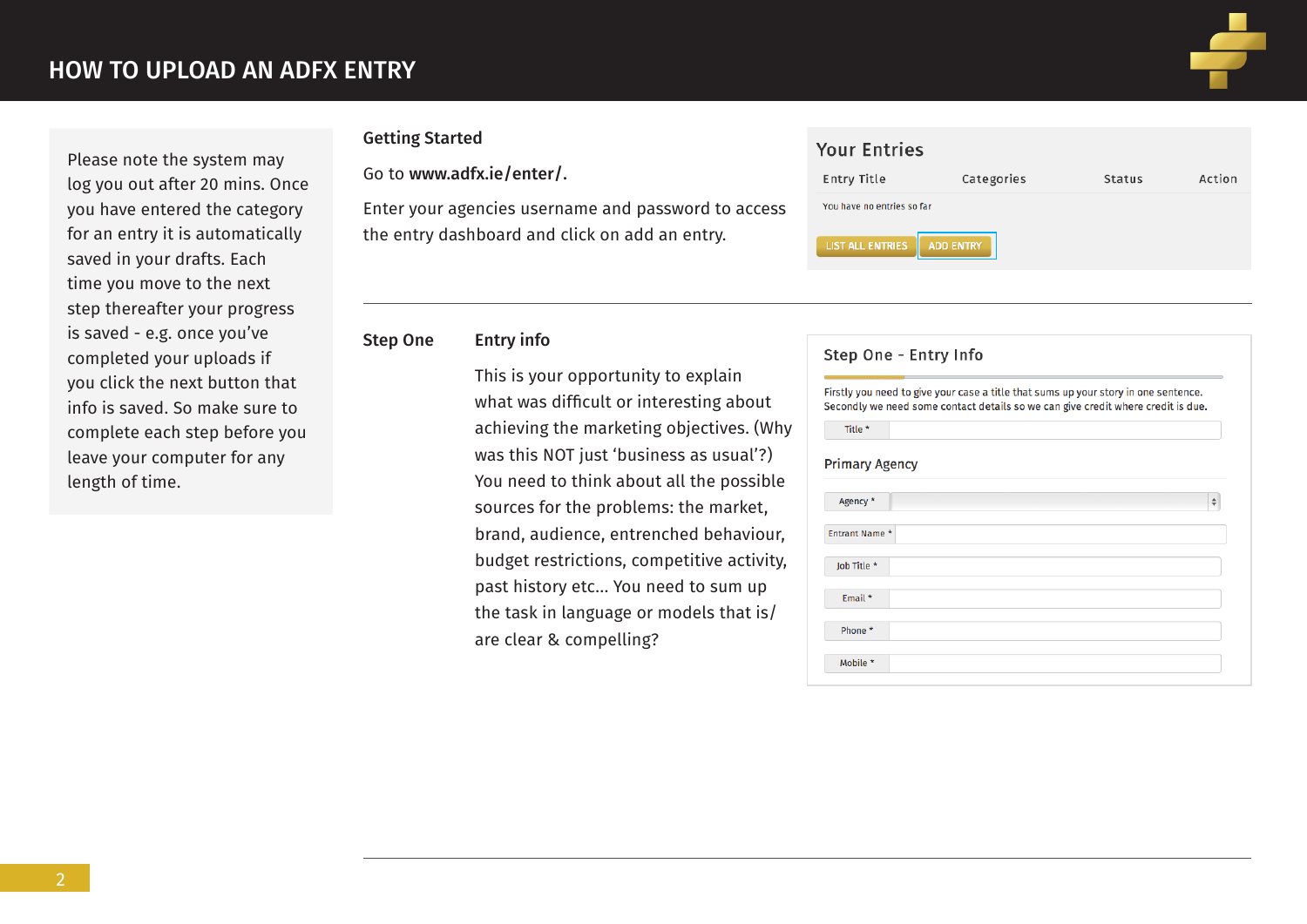

Please note the system may log you out after 20 mins. Once you have entered the category for an entry it is automatically saved in your drafts. Each time you move to the next step thereafter your progress is saved - e.g. once you've completed your uploads if you click the next button that info is saved. So make sure to complete each step before you leave your computer for any length of time.

### Step Two Category

 Select the category/ies that you wish to submit your case into. You can enter a case into more than one category if you wish e.g. FMCG and new launch by clicking on the plus button. This will be counted as two entries and you will be charged accordingly.

 You should start to see the information you have entered so far on the right of the webpage.

### Retail & Fashion Category

### **e**l FMCG

- Corporate, Finance & Services
- **G** IT/Telecommunications & Digital
- **C** Leisure, Media & Entertainment
- Alcoholic beverages
- **O** Public Service, Social Welfare & Education
- **6** New Launch
- **O** Long Term Effectiveness
- A Pharmaceuticals, Healthcare, Cosmetics & Toiletries
- **Automotive**
- **C** Electrical Consumer Goods

### Step Two - Category

Title: test Client: Wholefood limited Brand: Soup Stop Agencies: Rothco

Please select the category or categories you wish to enter this case study. Click on the plus symbol to add a category. Click on the minus to remove a category.

You can enter into more than one category e.g. FMCG and New Launch. This will be classed as two entries and you will be charged accordingly.

| Lategory | – Retail & Fashion |  |
|----------|--------------------|--|
|          |                    |  |

**O** FMCG Corporate, Finance & Services **O** IT/Telecommunications & Digita **C** Leisure, Media & Entertainment Alcoholic beverages **C** Public Service, Social Welfare & Education <sup>O</sup> New Launch **O** Long Term Effectiveness **O** Pharmaceuticals, Healthcare, Cosmetics & Toiletries **O** Automotive **B** Electrical Consumer Goods **NEXT BACK**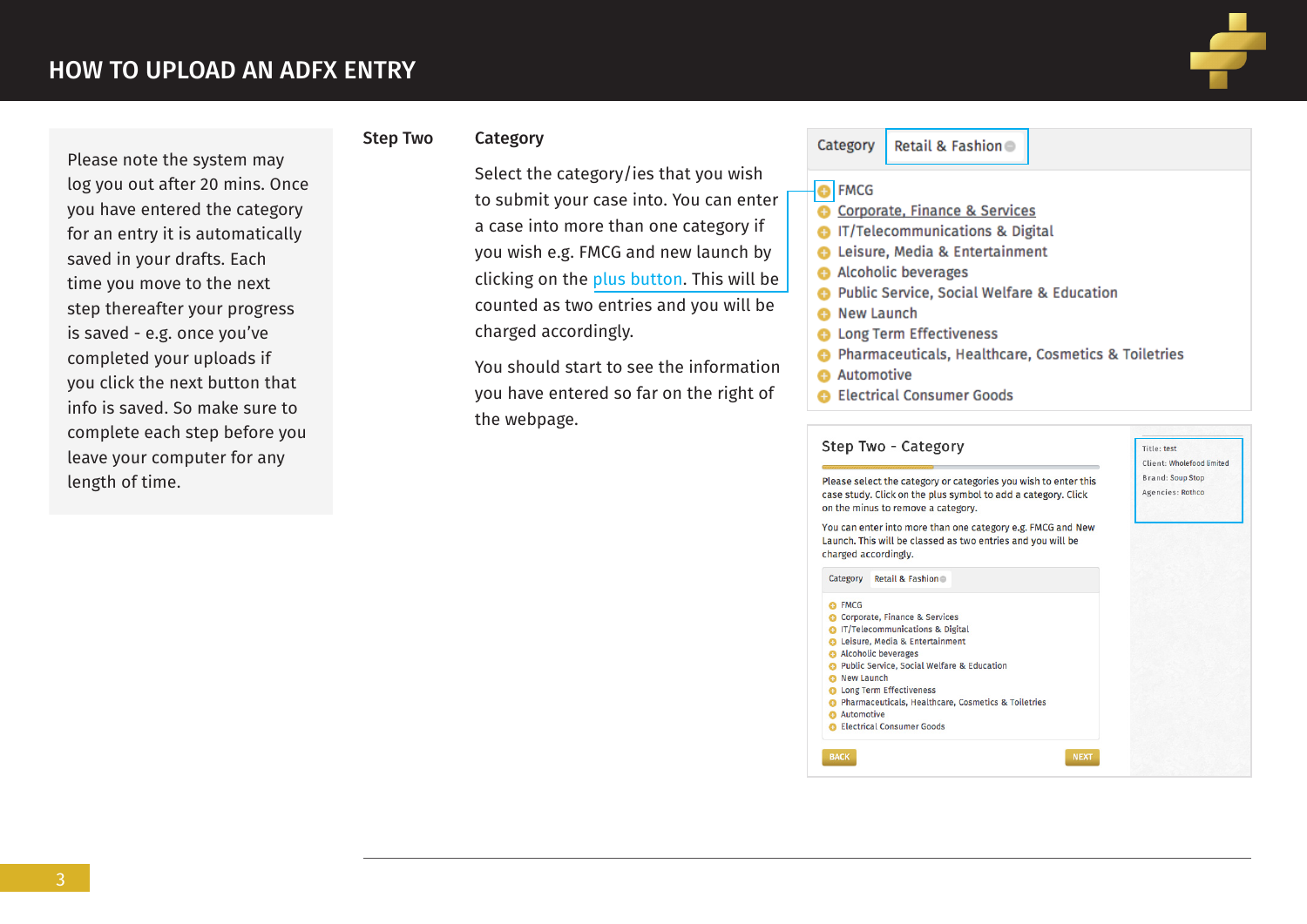log you out after 20 mins. Once you have entered the category for an entry it is automatically saved in your drafts. Each time you move to the next step thereafter your progress is saved - e.g. once you've completed your uploads if you click the next button that info is saved. So make sure to complete each step before you leave your computer for any

length of time.

# Please note the system may

Step Three Search Criteria

 You should be familiar with the IAPI databank by this stage. The public case study which you are going to upload at a later step will feature here if you win.

 Click on a heading e.g. Marketing communications to expand and tag your entry with the relevant fields that apply under each heading by clicking the plus button. NB all databank headings are compulsory.

 Your tags will appear at the top in search criteria. If you need to remove one simply click the minus button.

| Search Criteria<br>Repositioning                                       |  |
|------------------------------------------------------------------------|--|
| <b>Marketing Communications Strategy</b>                               |  |
| Brand Launch / New Product Launch<br>New Campaign But Same Positioning |  |
| <b>Marketing Communications Model</b>                                  |  |
| <b>Business Effects</b>                                                |  |
| <b>Advertising Effects</b>                                             |  |
| <b>Communication Channels</b>                                          |  |

### Step Three - Search Criteria Title: test Client: Wholefood limited **Brand: Soup Stop** The public case study will be available to a wider audience in our databank and on WARC post awards. Agencies: Rothco This is a great resource for the industry and much used. It only Categories: Retail & Fashion works with your help. Please tag your entry with the relevant search criteria/s by clicking on the plus symbol. The search tags you select will appear in the tab at the top. If you need to remove a tag simply click the minus symbol. Once you're happy with everything hit next. Search Criteria Repositioning **Marketing Communications Strategy** Brand Launch / New Product Launch New Campaign But Same Positioning **Marketing Communications Model Business Effects Advertising Effects**  $\overline{\phantom{1}}$ **Communication Channels BACK NEXT**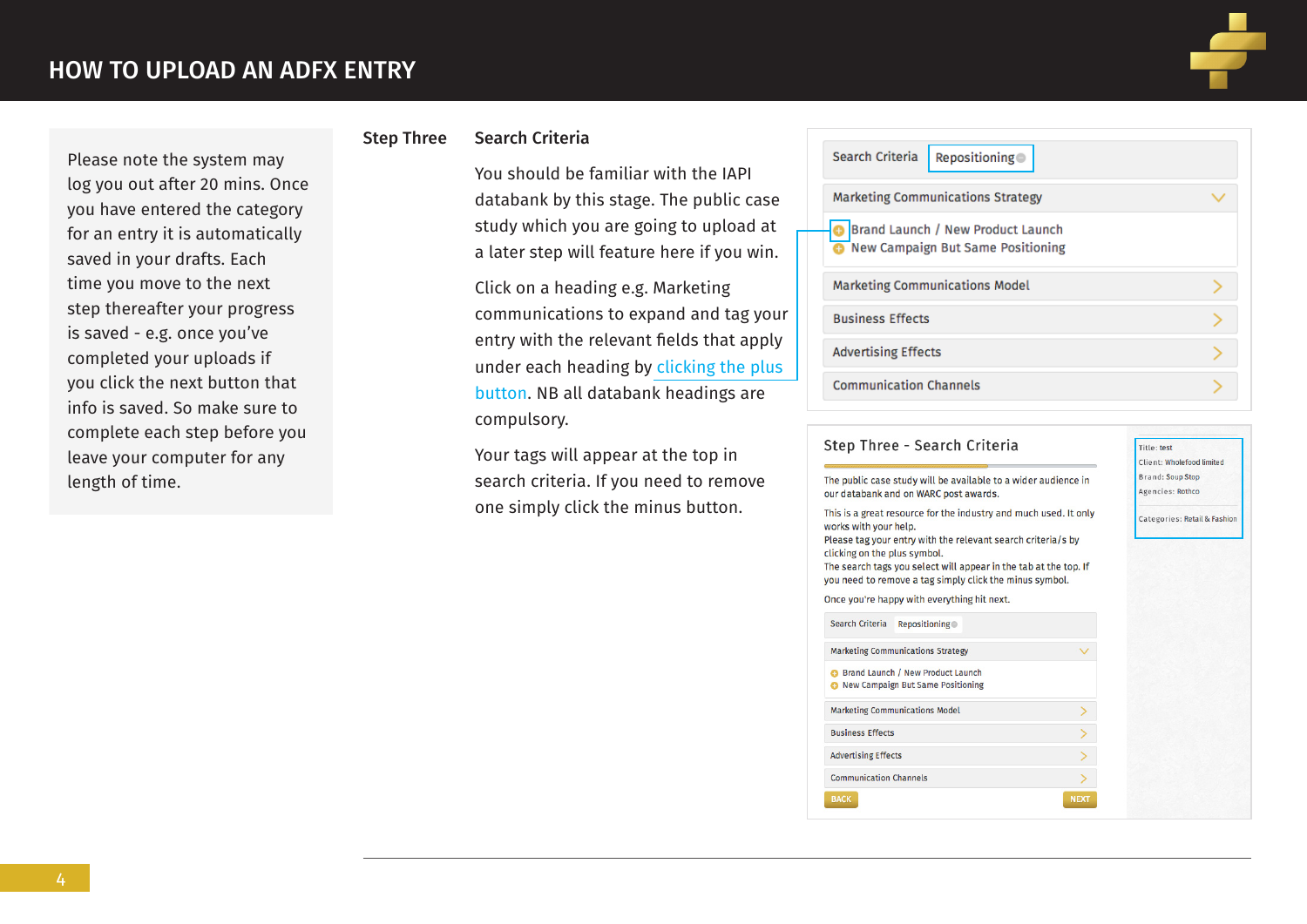

## Please note the system may log you out after 20 mins. Once you have entered the category for an entry it is automatically saved in your drafts. Each time you move to the next step thereafter your progress is saved - e.g. once you've completed your uploads if you click the next button that info is saved. So make sure to complete each step before you leave your computer for any length of time.

### Step Four Media upload

 All the images that you need for both your cases and PR will need to be uploaded here. That includes graphs, charts, tables, your killer chart, creative work, agency and client logos.

### For images

 Simply click on the add files button and attach an image and repeat until you have all your images in the select files box. Once they are all there press start upload and you will see images move to the media gallery on the right of the page once successfully uploaded.

### To add video using a URL

 Simply copy and paste the URL from Vimeo or YouTube in the box provided. Click on add to upload the video to the media gallery. You will see it on the right if the upload has been successful.

### Upload new files

| <b>Size</b> | <b>Status</b>                                                       |
|-------------|---------------------------------------------------------------------|
|             |                                                                     |
|             |                                                                     |
|             | 0%                                                                  |
|             |                                                                     |
|             |                                                                     |
|             | Add                                                                 |
|             | 0 <sub>b</sub><br>Or add an URL in the box below (vimeo or youtube) |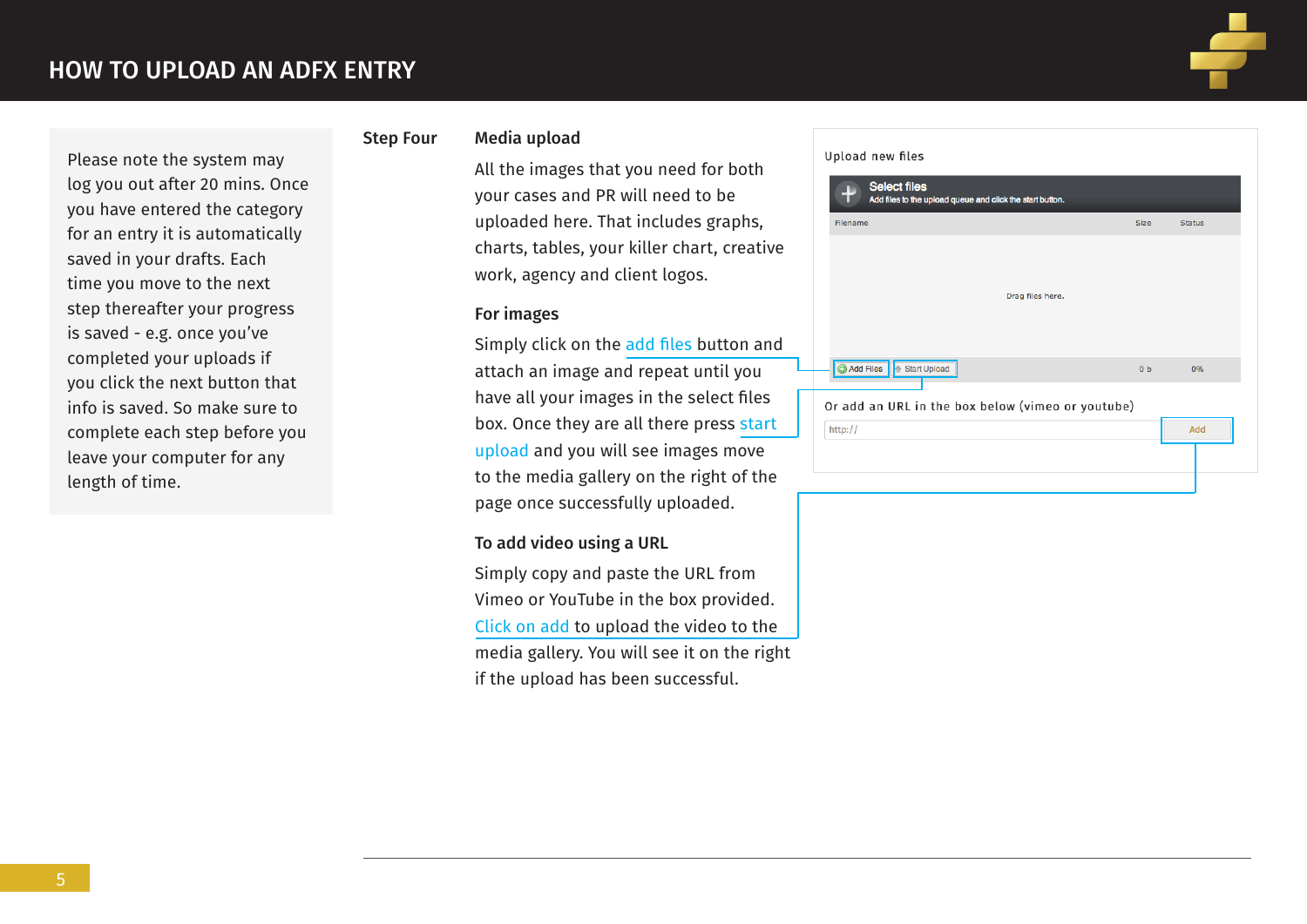Please note the system may log you out after 20 mins. Once you have entered the category for an entry it is automatically saved in your drafts. Each time you move to the next step thereafter your progress is saved - e.g. once you've completed your uploads if you click the next button that info is saved. So make sure to complete each step before you leave your computer for any

length of time.



## Step Five Case Study Details

Almost there………………we promise!

 Here is where you upload both your entry for judging and the databank. (It is compulsory that both cases are submitted and changes can not be made once you have confirmed your entries)

 The good news is once you have all this done we won't be hounding you looking for extra materials and you can look forward to the awards night.

Make sure you have both cases (judging and databank) available in a doc. such as word to copy and paste.

 Once you are ready to begin click on the first heading Introduction and background.

### Add Text

 To put text in a section simply copy from the word doc and paste in the space provided.

| <b>Introduction &amp; Background</b> |  |
|--------------------------------------|--|
| <b>Marketing Objectives</b>          |  |
| <b>The Task</b>                      |  |
| <b>The Strategy</b>                  |  |
| The Idea                             |  |
| <b>Results</b>                       |  |
| Impact                               |  |
| Summary                              |  |
|                                      |  |

| <b>Introduction &amp; Background</b>                                                                                                                                                                                                                                                                                                                                                                                                                                                                                                                                                    |                   |
|-----------------------------------------------------------------------------------------------------------------------------------------------------------------------------------------------------------------------------------------------------------------------------------------------------------------------------------------------------------------------------------------------------------------------------------------------------------------------------------------------------------------------------------------------------------------------------------------|-------------------|
| <b>FOR JUDGING</b>                                                                                                                                                                                                                                                                                                                                                                                                                                                                                                                                                                      | <b>FOR PUBLIC</b> |
| $I \perp \!\!\! \perp \parallel \; \mathrel{\mathop:}= \; \mathrel{\mathop:}= \; \mid \mathsf{x}_{\scriptscriptstyle{2}} \mid \mathsf{x}^{\scriptscriptstyle{2}} \mid \; \Leftrightarrow \;\; \otimes_{\scriptscriptstyle{2}} \; \boxplus \; \equiv \; \mathrel{\mathop:}\mathrel{\mathop:}\mathrel{\mathop:}\mathrel{\mathop:}\mathrel{\mathop:}\mathrel{\mathop:}\mathrel{\mathop:}\mathrel{\mathop:}\mathrel{\mathop:}\mathrel{\mathop:}\mathrel{\mathop:}\mathrel{\mathop:}\mathrel{\mathop:}\mathrel{\mathop:}\mathrel{\mathop:}\mathrel{\mathop:}\mathrel{\mathop:}\mathrel$<br>в |                   |
|                                                                                                                                                                                                                                                                                                                                                                                                                                                                                                                                                                                         |                   |
|                                                                                                                                                                                                                                                                                                                                                                                                                                                                                                                                                                                         |                   |
|                                                                                                                                                                                                                                                                                                                                                                                                                                                                                                                                                                                         |                   |
|                                                                                                                                                                                                                                                                                                                                                                                                                                                                                                                                                                                         |                   |
|                                                                                                                                                                                                                                                                                                                                                                                                                                                                                                                                                                                         |                   |
| body p                                                                                                                                                                                                                                                                                                                                                                                                                                                                                                                                                                                  |                   |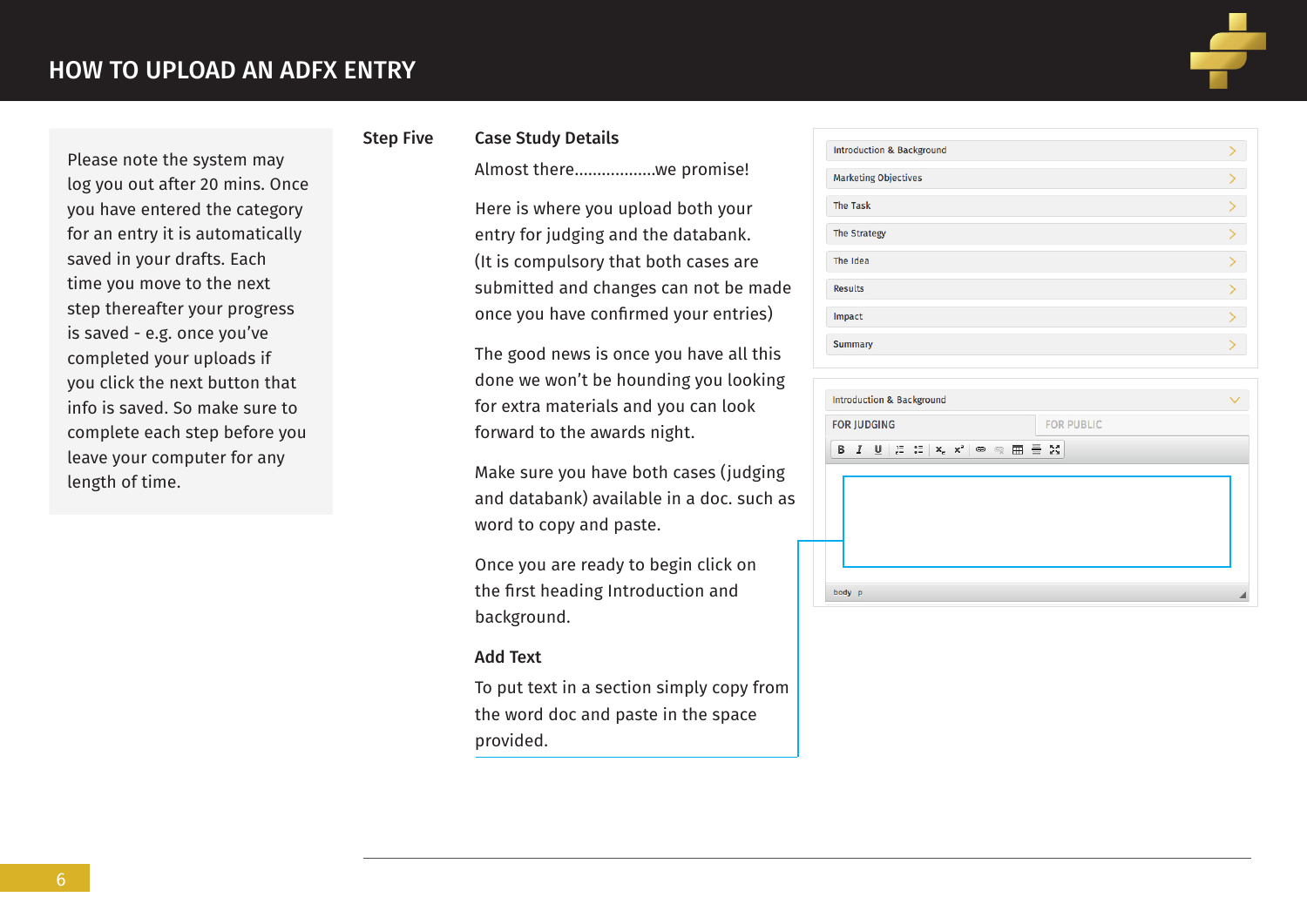Please note the system may log you out after 20 mins. Once you have entered the category for an entry it is automatically

saved in your drafts. Each time you move to the next step thereafter your progress is saved - e.g. once you've completed your uploads if you click the next button that info is saved. So make sure to complete each step before you leave your computer for any

length of time.



### Step Five Case Study Details

# Adding an Image, Graph, Table etc..

 To add a file such as image or graph double click the space where you wish for the image to be placed. You will need to hit the return button to create space. Then simply click on the add image button the image which is located on the right hand side beside the thumbnail of the image you uploaded in the step four.

 We would recommend you do a few dummy runs on this.

### Making changes to an Image

 If you need to make a change to the image e.g align it differently or change the size simply double click on the image after you have placed it. Our advice however is not to make too many

changes otherwise you are creating more work for yourself.



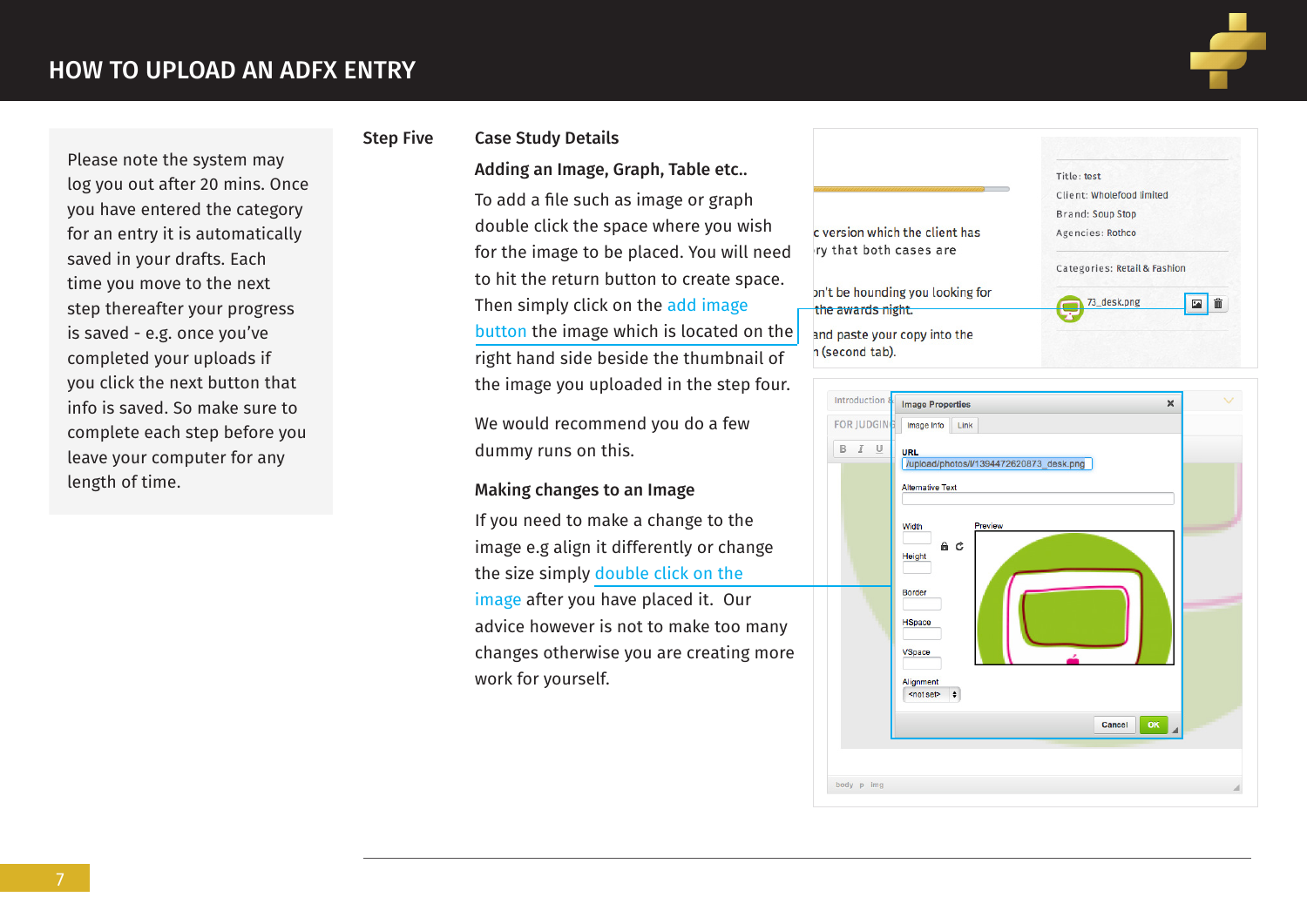Please note the system may log you out after 20 mins. Once you have entered the category for an entry it is automatically saved in your drafts. Each time you move to the next step thereafter your progress is saved - e.g. once you've completed your uploads if you click the next button that info is saved. So make sure to complete each step before you leave your computer for any

length of time.



## Step Five Case Study Details Building a Table

 If you need to put in a table and don't have it as a jpg image you can build a table in the system.

Click on the table icon

 Press ok and fill in the table directly on the screen.

### What about Charts and Graphs?

 These should all be jpg images that have been uploaded into the media gallery. Make sure all charts and graphs etc.. are clearly labelled and sourced.

| <b>FOR JUDGING</b> |                                                                                                          |  |     | <b>FOR PUBLIC</b> |  |
|--------------------|----------------------------------------------------------------------------------------------------------|--|-----|-------------------|--|
|                    |                                                                                                          |  |     |                   |  |
|                    | <b>B</b> $I$ <b>U</b> $ \mathbf{r} \geq$ $ \mathbf{x}_2 $ $ \mathbf{x}_3 $ $ \mathbf{r} $ $ \mathbf{r} $ |  | ≣ % |                   |  |

| <b>FOR JUDGING</b>                                                                      |                                                   | FAB BUILL                      |  |
|-----------------------------------------------------------------------------------------|---------------------------------------------------|--------------------------------|--|
|                                                                                         | <b>Table Properties</b>                           | $\pmb{\times}$                 |  |
| $\underset{0}{\circ} \, \equiv$<br>$B$ $I$ $\underline{U}$ $\underset{z=1}{\mathbb{I}}$ | <b>Table Properties</b><br>Advanced               |                                |  |
|                                                                                         | <b>Rows</b>                                       | Width                          |  |
|                                                                                         | 3                                                 | 500                            |  |
|                                                                                         | <b>Columns</b><br>$\overline{2}$                  | Height                         |  |
|                                                                                         | <b>Headers</b>                                    | Cell spacing                   |  |
|                                                                                         | $\pmb{\div}$<br><b>None</b><br><b>Border size</b> | $\overline{1}$                 |  |
|                                                                                         | 1                                                 | Cell padding<br>$\overline{1}$ |  |
|                                                                                         | Alignment                                         |                                |  |
|                                                                                         | <not set=""> <math>\div</math></not>              |                                |  |
|                                                                                         | Caption                                           |                                |  |
|                                                                                         | Summary                                           |                                |  |
|                                                                                         |                                                   |                                |  |
|                                                                                         |                                                   |                                |  |
|                                                                                         |                                                   | OK<br>Cancel                   |  |
|                                                                                         |                                                   |                                |  |
|                                                                                         |                                                   |                                |  |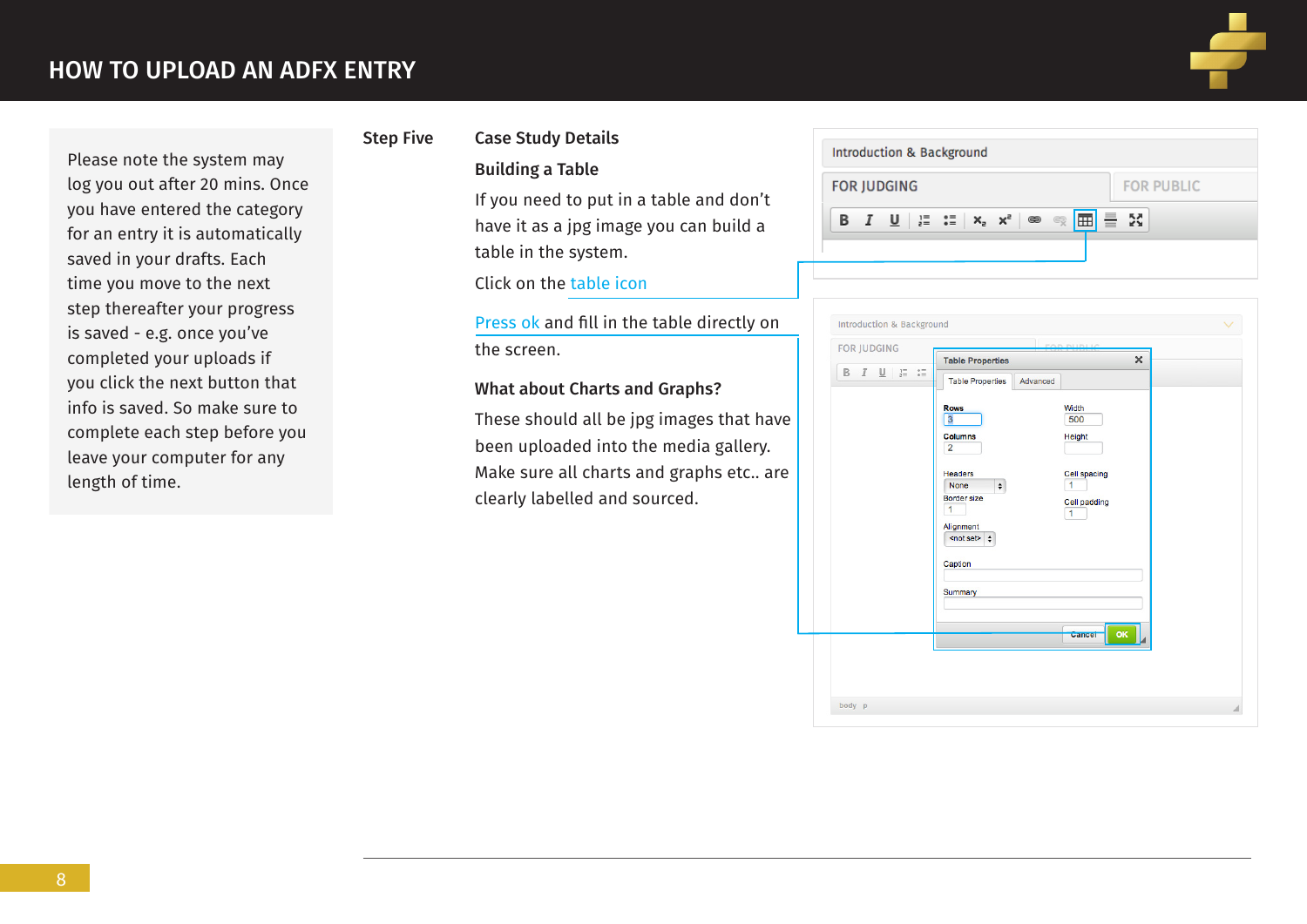Please note the system may log you out after 20 mins. Once you have entered the category for an entry it is automatically saved in your drafts. Each time you move to the next step thereafter your progress is saved - e.g. once you've completed your uploads if you click the next button that info is saved. So make sure to complete each step before you leave your computer for any

length of time.



## Step Five Case Study Details Adding footnotes or appendices

 Simply double click the cursor where you need the reference to be placed and put in the number e.g. 1. Highlight the number and click this button

 To type the reference/source move the cursor to the end of the page under all the text. Type the corresponding number and highlight. Then click this button and type the reference.

Uploading your case to the databank

 When you have completed this section for judging simply click the work book titled public and repeat the steps.

|        |                                     | <b>FOR JUDGING</b> |                                            |             |                                           |          | <b>FOR PUBLIC</b> |
|--------|-------------------------------------|--------------------|--------------------------------------------|-------------|-------------------------------------------|----------|-------------------|
|        | <b>B</b> $I \underline{\mathsf{U}}$ |                    | $E = \begin{bmatrix} 1 \\ 2 \end{bmatrix}$ | $x_2$ $x_3$ | $\bullet$ $\circ$ $\overline{H}$ $\equiv$ | КX<br>КУ |                   |
|        | reference <sup>1</sup>              |                    |                                            |             |                                           |          |                   |
|        |                                     |                    |                                            |             |                                           |          |                   |
|        |                                     |                    |                                            |             |                                           |          |                   |
|        |                                     |                    |                                            |             |                                           |          |                   |
| body p |                                     |                    |                                            |             |                                           |          |                   |
|        |                                     |                    |                                            |             |                                           |          |                   |